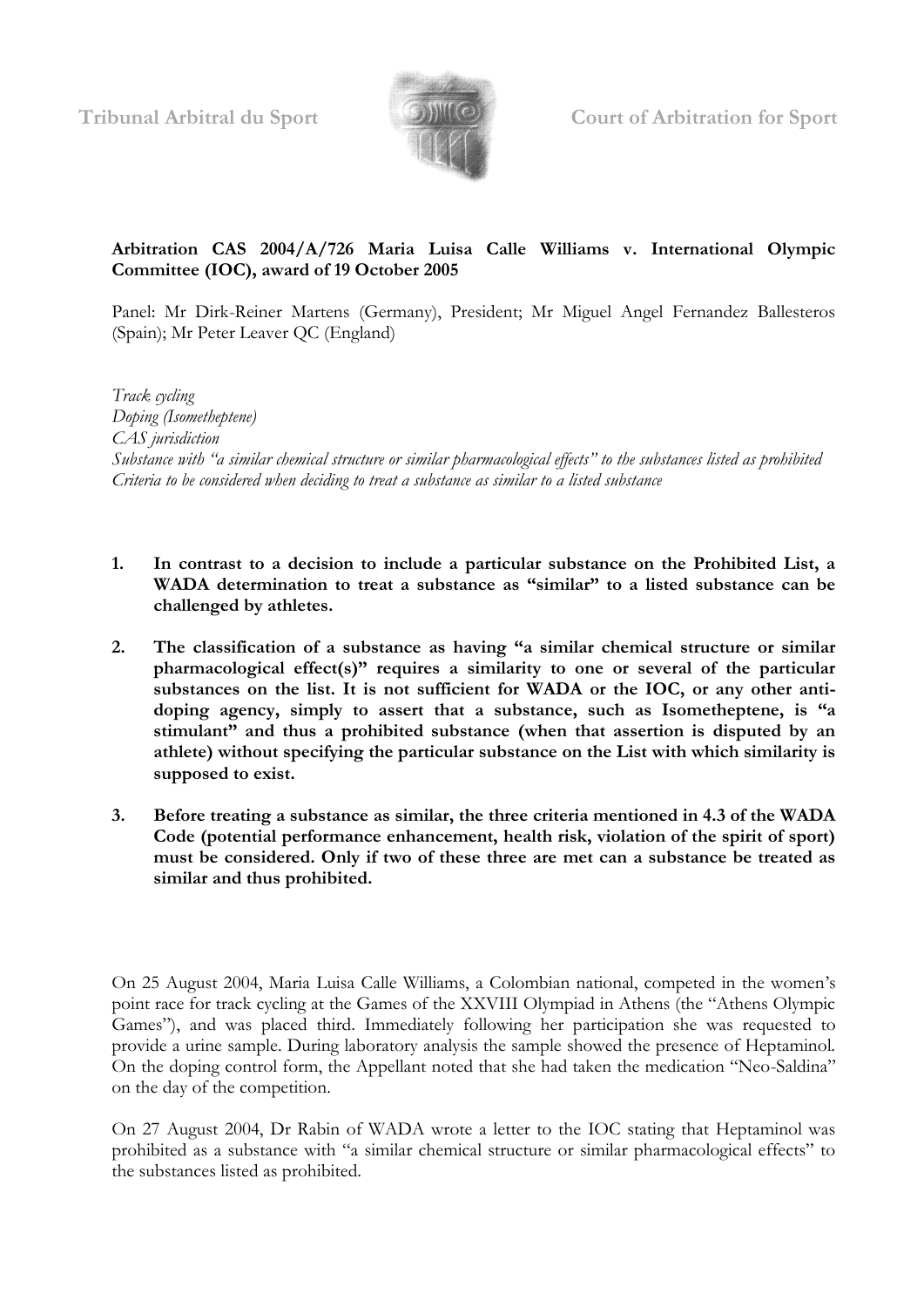On 28 August 2004, the IOC was informed of an adverse finding on an "A" sample collected on 25 August. The finding was for Heptaminol. Pursuant to Article 7.2.2 of "[t]he International Olympic Committee Anti-Doping Rules applicable to the Games of the XXVII Oympiad in Athens in 2004" (the "IOC Rules"), Dr Schamasch of the IOC determined that the above referenced "A" sample belonged to Ms Maria Calle Williams, the Appellant.

On 28 August 2004, the Appellant and the Colombian delegation were informed of an adverse analytical finding for the Appellant's "A" sample collected on 25 August 2004. The Appellant requested the analysis of the "B" sample.

A Disciplinary Commission heard the Appellant and five other members of the Colombian delegation on 29 August 2004. At this hearing, the Colombian delegation confirmed that the Appellant had been prescribed Neo-Saldina by a doctor attached to the Colombian National Olympic Committee delegation for a migraine headache. Neo-Saldina contains the substance Isometheptene.

On the same day, the IOC Executive Board, following a recommendation by the Disciplinary Commission, rendered the following decision (the "IOC Decision"):

- *"I. The Athlete Mrs Maria Luisa Calle Williams, Colombia, Cycling Track is disqualified from the women's point race event, in which she had placed third.*
- *II. The International Cycling Federation (UCI) is requested to modify the results of the above-mentioned event accordingly and to consider any further action within its own competence.*
- *III. The Colombian Olympic Committee is ordered to return to the IOC, as soon as possible, the bronze medal and diploma awarded to the athlete in relation to the above-noted event.*
- *IV. This decision shall enter into force immediately"*.

On 31 August 2004 the results of the analysis of the Appellant's "B" sample were communicated to the IOC. The analytical finding confirmed the result of the "A" sample test.

The Appellant instituted CAS proceedings to appeal the IOC Decision on 21 September 2004 and filed her appeal brief on 21 October 2004. The Respondent's answer was filed on 22 November 2004.

Prof. Don H. Catlin submitted an expert report dated 22 November 2004 concerning Heptaminol, the substance found in the Appellant's urine sample. During the hearing before this Panel on 11 March 2004 Luis Eduardo Contreras Vergara, the Appellant's Medical Doctor fully agreed with Prof. Catlin's report. The report states that Neo-Saldina, the medication which the Appellant admitted taking on the day of her competition, contains, inter alia, 30mg of Isometheptene. According to Prof. Catlin's Report, *"[i]f isometheptene is ingested it will be metabolised to Ndesmethylisometheptene and this metabolite will be excreted in urine. However, during Procedure II it is converted chemically in the test tube to heptaminol. Therefore, isometheptene administration is expected to lead to the finding of heptaminol in urine and heptaminol is a marker for isometheptene use"*.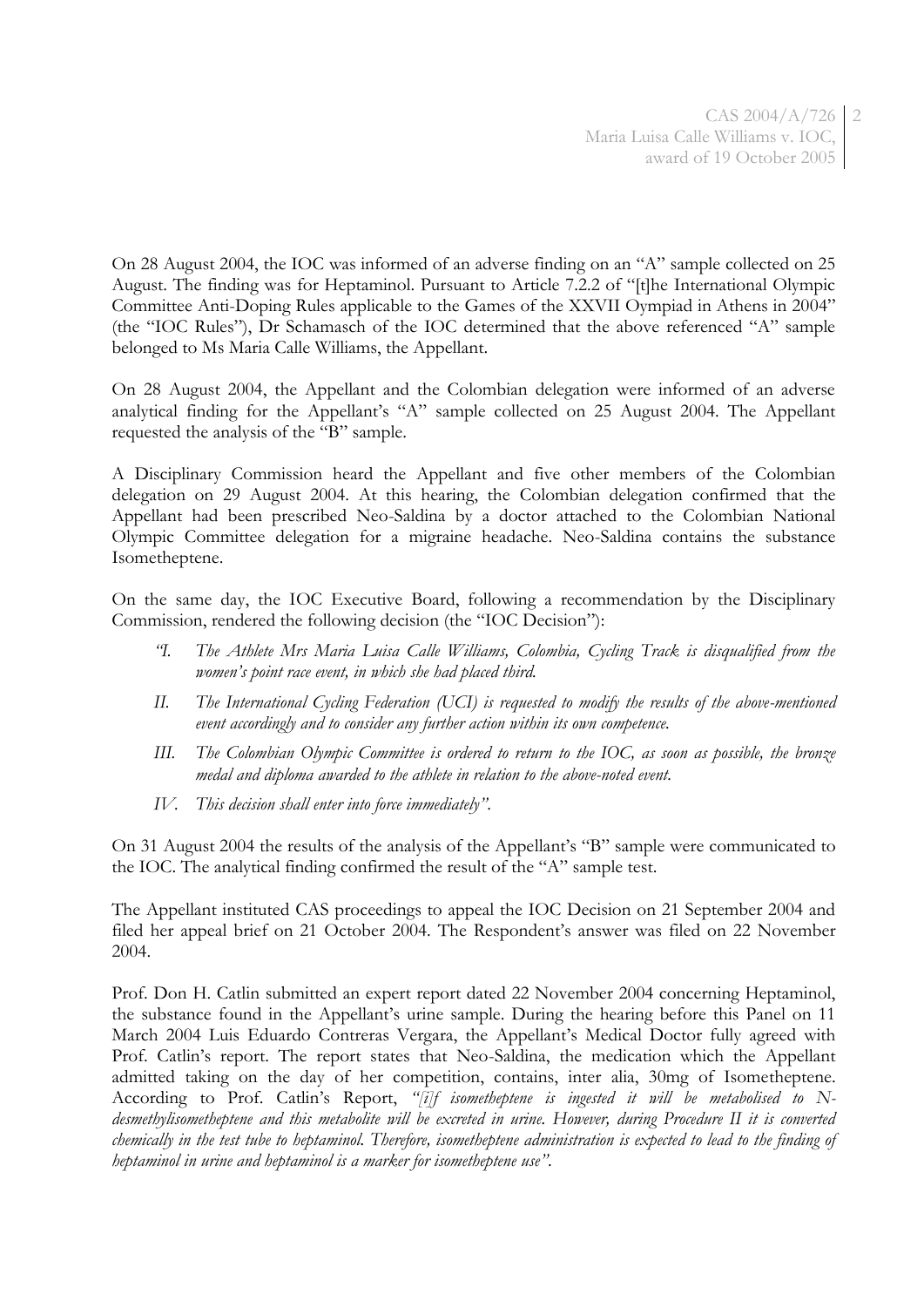3

During the oral hearing before this Panel on 11 March 2005 the parties took no issue with Prof. Catlin's conclusion

- that both Heptaminol and Isometheptene, even though not expressly listed in WADA's Prohibited List (see Article 4 IOC Rules), have a *"similar chemical structure or similar pharmacological effect(s)*<sup>"</sup> as those substances expressly named as "S.1-stimulants" in the WADA Prohibited List, and
- that both Heptaminol and Isometheptene are prohibited substances pursuant to the IOC Rules, and
- that Heptaminol is a marker for Isometheptene, i.e. "a compound, group of compounds or biological parameters that indicates the use of a prohibited substance or prohibited method" (Appendix 1 "Definitions" to the IOC Rules).

However, subsequent to the 11 March 2005 hearing, but before it had completed its Award, on 15 April 2005 CAS received a copy of a letter dated 14 April 2005 and sent to the Union Cycliste Internationale ("UCI") by UCI's lawyer Philippe Verbiest. According to this letter, Mr Verbiest *"came to the conclusion that Calle Williams did not commit a doping offence at the 2004 Athens Olympic Games"*. Attached to the letter were *"Commentaires concernant le cas Williams et la prise d'isometheptène par cette cycliste lors des Jeux d'Athènes"* of 16 April 2005 by Dr Martial Saugy, head of the "Laboratoire Suisse d'Analyse du Dopage" in Lausanne. According to both documents the substance ingested by the Appellant ("Isometheptene") does not have "a similar chemical structure or similar pharmacological effect(s)" as the stimulants listed on the WADA's 2004 list and can thus not be considered to be "prohibited" under the IOC Rules.

Upon invitation by the Panel on 20 May 2005 WADA submitted a report from its Science Department dated 17 May 2005 which contends that Isometheptene is a prohibited substance.

The Appellant and her advisors were not aware until after the 11 March 2005 hearing that there was an expert in the area of doping analysis who disagreed with Prof. Catlin's view according to which Isometheptene was a prohibited substance. The Panel considered this to be an exceptional circumstance within the meaning of Art. R44.1 of the CAS Code and decided to re-open the proceedings.

A second hearing was held in this matter on 25 August 2005 during which expert testimony was heard from Dr Martial Saugy of the Lausanne Doping Laboratory and from Dr Oliver Rabin of WADA.

During the hearing on 11 March 2005 the Parties agreed that the presence of Heptaminol in the Appellant's sample was not due to the Appellant having ingested that very substance but was the result of the following process: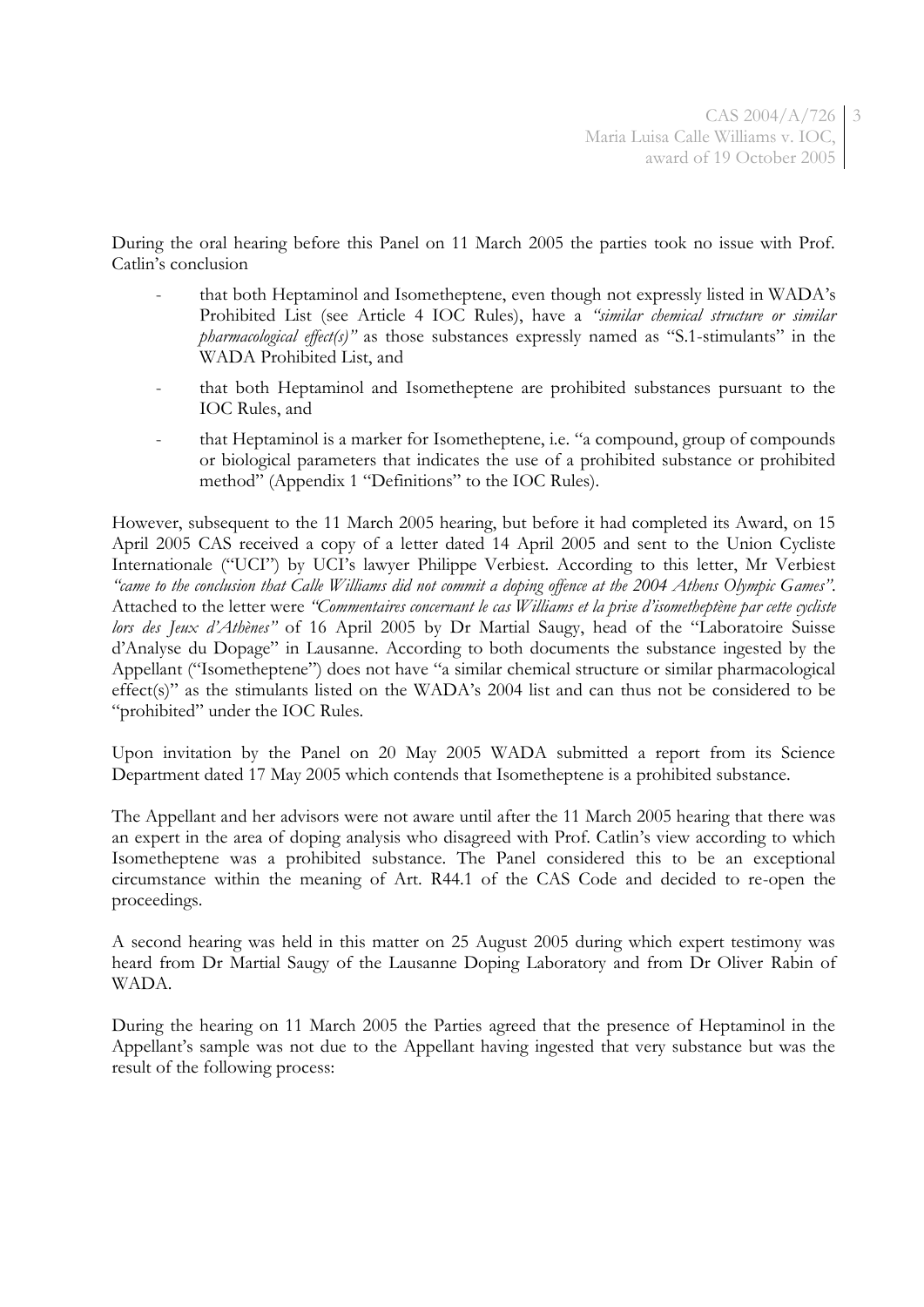

In her written pleadings the Appellant advanced three arguments against the IOC Decision, namely an alleged violation of due process, a lack of proper notification of the IOC Decision and a further theory explaining the presence of Heptaminol in her urine sample.

During the first hearing on 11 March 2005 before this Panel the Appellant argued that while her disqualification by the IOC Executive Committee was based exclusively on the presence of Heptaminol as a *prohibited substance*, the IOC's answer to her appeal makes reference to Heptaminol as a *marker* for Isometheptene, another substance said to be prohibited. The Appellant submitted that this change of reasoning should not be accepted by the Panel, and requested the Panel to set aside the IOC's Decision. The Appellant repeated this argument in further submissions filed on her behalf after 11 March 2005.

At the 25 August 2005 hearing the Appellant further relied on the expert opinion of Dr Martial Saugy and submitted that Isometheptene was not a prohibited substance under the IOC Rules.

The Respondent submitted that "Neo-Saldina" contained the prohibited substance Isometheptene, which is a stimulant with a chemical structure very similar to Heptaminol.

The Respondent argued that the Appellant had admitted to a doping offence. According to the Respondent, the confirmation by the Appellant on the Doping Control Form and on 25 August 2004 at the Disciplinary Commission hearing, is evidence enough that the Appellant had ingested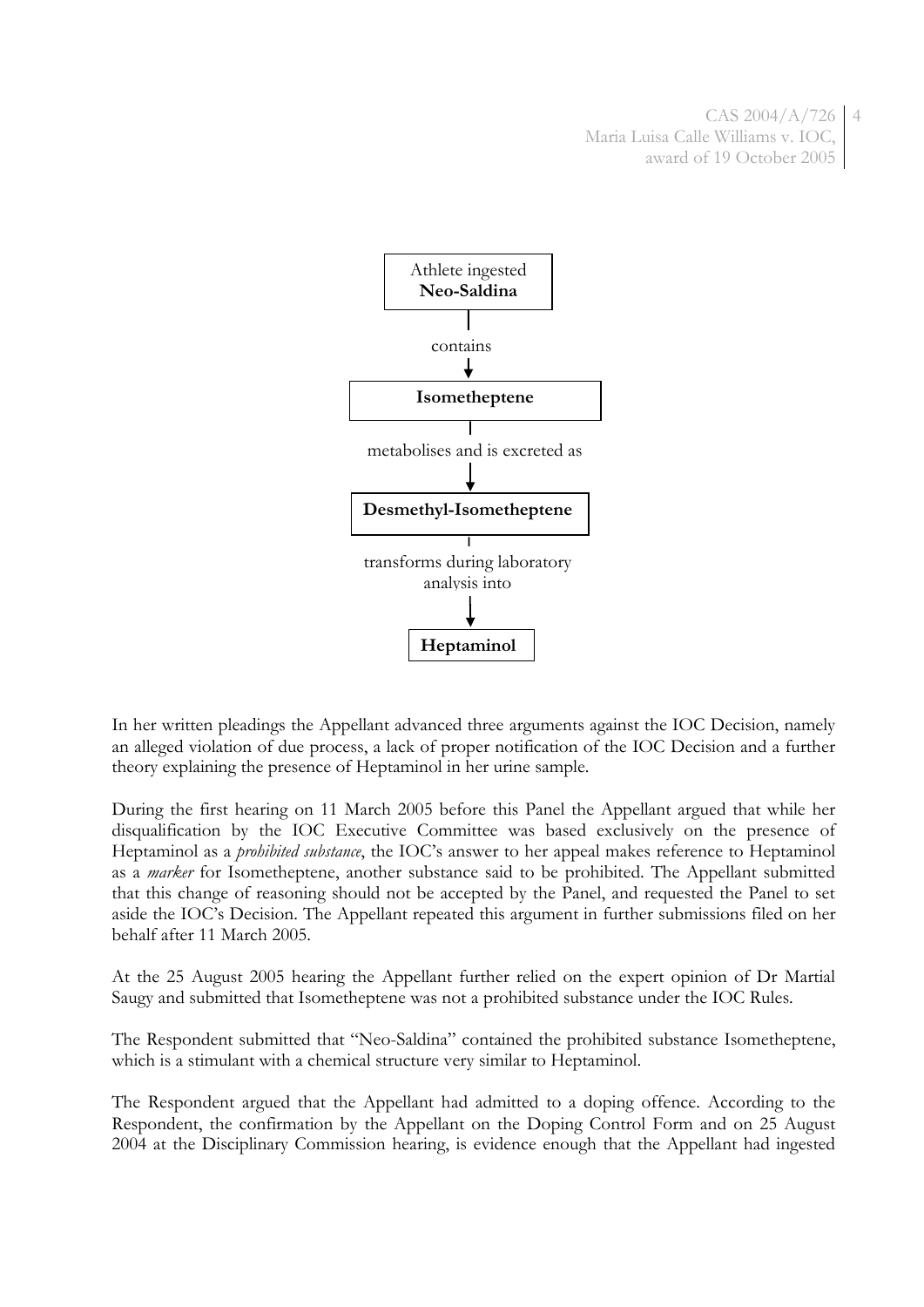Isometheptene, an active ingredient of "Neo-Saldina" and a prohibited substance under the IOC Rules. Isometheptene had been detected by the laboratory through its marker Heptaminol.

Finally, the Respondent argued that the rationale behind the *"related substances"* extension of the category entitled *S.1 Stimulants* in WADA's Prohibited List is to have the capacity to identify and sanction the use of substances not expressly listed as prohibited substances but nonetheless related to a prohibited substance by its pharmacological actions or chemical structure. The Respondent submitted that this would be an imperative in the fight against doping at the Olympics and elsewhere. If that were not so, an athlete would be able, without risk, to use a drug that was only slightly different in make-up or formulation from the drug that appeared in the WADA Prohibited List, and so escape sanction.

After the proceedings were re-opened following the submissions made by UCI, the IOC relied on the statements made by Dr Rabin of WADA according to which Isometheptene was pharmacologically similar to the substances listed as Stimulants in the WADA Prohibited List.

#### **LAW**

#### **Heptaminol as a prohibited substance?**

1. Initially, the IOC Decision argued that as a result of the strict liability principle the mere finding of Heptaminol – which the IOC claims was a prohibited substance at the relevant point in time – in the Appellant's sample must lead to her disqualification. However, during the proceedings before this Panel the IOC agreed that contrary to its original submissions the substance for which the Appellant tested positive was Isometheptene not Heptaminol. This was the result of the Appellant's admission to having taken Neo-Saldina and the biological and chemical process described above. Therefore, the Panel does not have to determine whether Heptaminol is in fact a prohibited substance.

#### **Isometheptene as a prohibited substance?**

- 2. The outcome of this case depends entirely on the question whether Isometheptene is a prohibited substance under the IOC Rules.
- 3. The Anti-Doping Rules applicable to the 2004 Athens Olympic Games (the "IOC Rules") are the relevant regulations in this case.

Article 2 of the IOC Rules provides:

*"(T)he following constitute anti-doping rule violations:*

*2.1 The presence of a Prohibited Substance … in an athlete's bodily specimen".*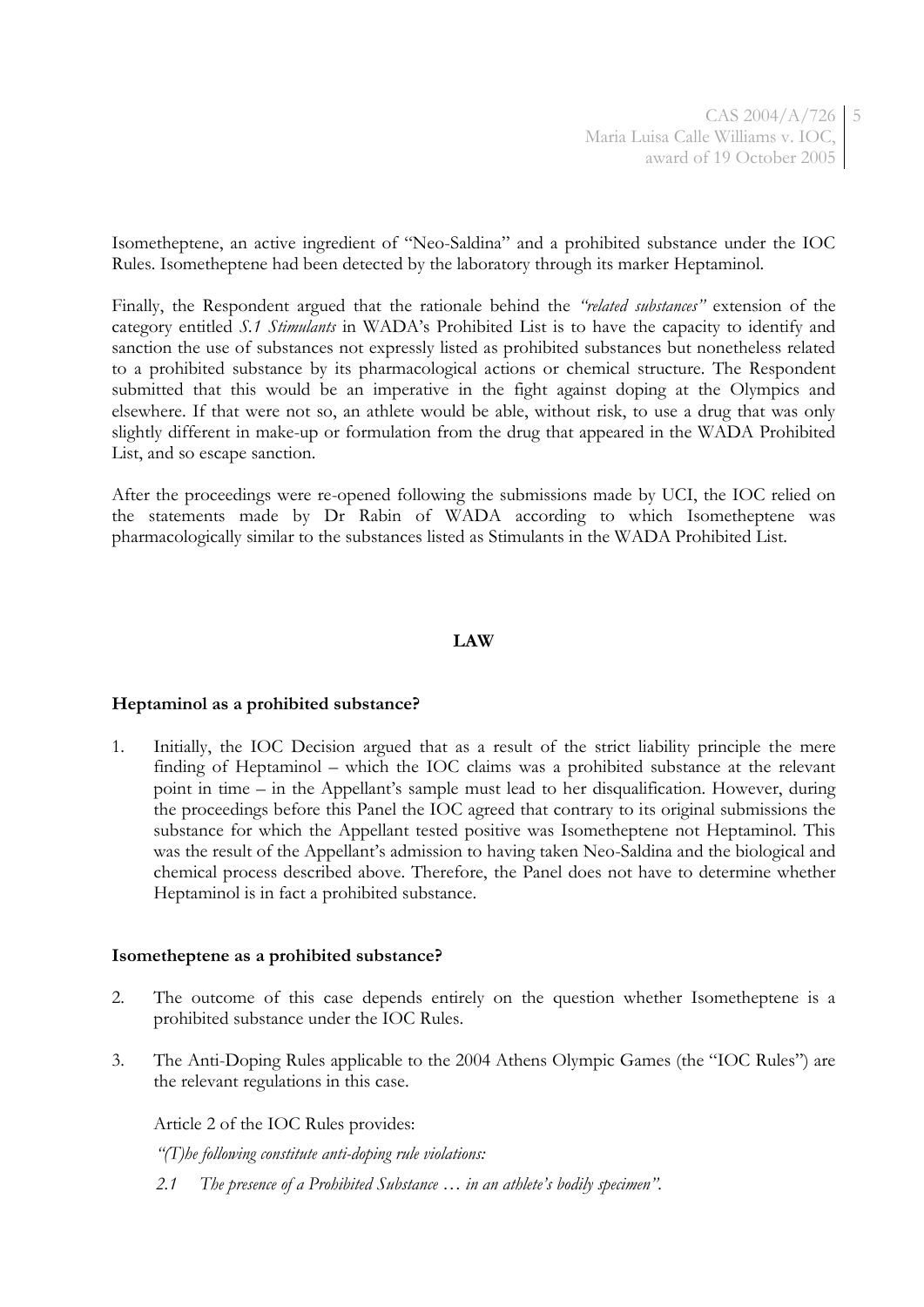### 4. Prohibited Substances are defined as

*"(A)ny substance so described on the Prohibited List"* (Appendix 1 "Definitions" to the IOC Rules).

5. The 2004 Prohibited List applicable at the Athens Olympic Games inter alia provided the following:

*"S1 Stimulants*

*The following stimulants are prohibited, including both their optical (D- and L-) isomers where relevant:*

*"Adrafinil, amfepramone, amiphenazole, amphetamine, amphetaminil, benzphetamine, bromantan, carphedon, cathine, clobenzorex, cocaine, dimethylamphetamine, ephedrine, etilamphetamine, etilefrine,, fencamfamin, fenetylline, fenfluramine, fenproporex, furfenorex, mefenorex, mephentermine, mesocarb, methamphetamine, methylamphetamine, methylenedioxyamphetamine, methylenedioxymethamphetamine, methylephedrine, methylphenidate, modafinil, nikethamide, norfenfluramine, parahydroxyamphetamine, pemoline, phendimetrazine, phenmetrazine, phentermine, prolintane, selegiline, strychnine, and other substances with similar chemical structure or similar pharmacological effect(s)".*

- 6. Isometheptene is not expressly listed as a Prohibited Substance on the 2004 Prohibited List.
- 7. However, the IOC argues that Isometheptene has a "similar chemical structure or similar pharmacological effect(s)" as the substances which are expressly listed, and in doing so relies on the confirmation by WADA in its 27 August 2004 letter to the IOC (see above) and WADA's additional submissions in preparation for and during the second hearing of this case on 27 August 2005.
- 8. The IOC maintains in its 2 May 2005 submission that a determination by WADA that a particular substance not listed in the Prohibited List is "similar" to one (or several) of the substances expressly listed and is thus prohibited, is not subject to challenge in CAS proceedings according to Section 4.2 of the IOC Rules which provides the following:

*"The Prohibited Substances … included on the Prohibited List shall be final and shall not be subject to challenge by an Athlete …".*

- 9. The Panel disagrees.
- 10. The inclusion of a substance on the List is made after a thorough evaluation by the so-called "List Committee", a group of specialists in the field of doping substances representing all stakeholders in the fight against doping. It is thus justified to exempt a decision to put a substance on the List from challenge by the athlete.
- 11. On the other hand, the classification of a substance as "similar" to one of the listed substances is made by the WADA administration (at least in the case in hand) without the benefit of the input from experts from all interested groups. To exclude any challenge of such a decision would give too much responsibility to WADA alone. In addition, the wording of section 4.2 of the IOC Rules does not lend itself to an interpretation which exempts from challenge the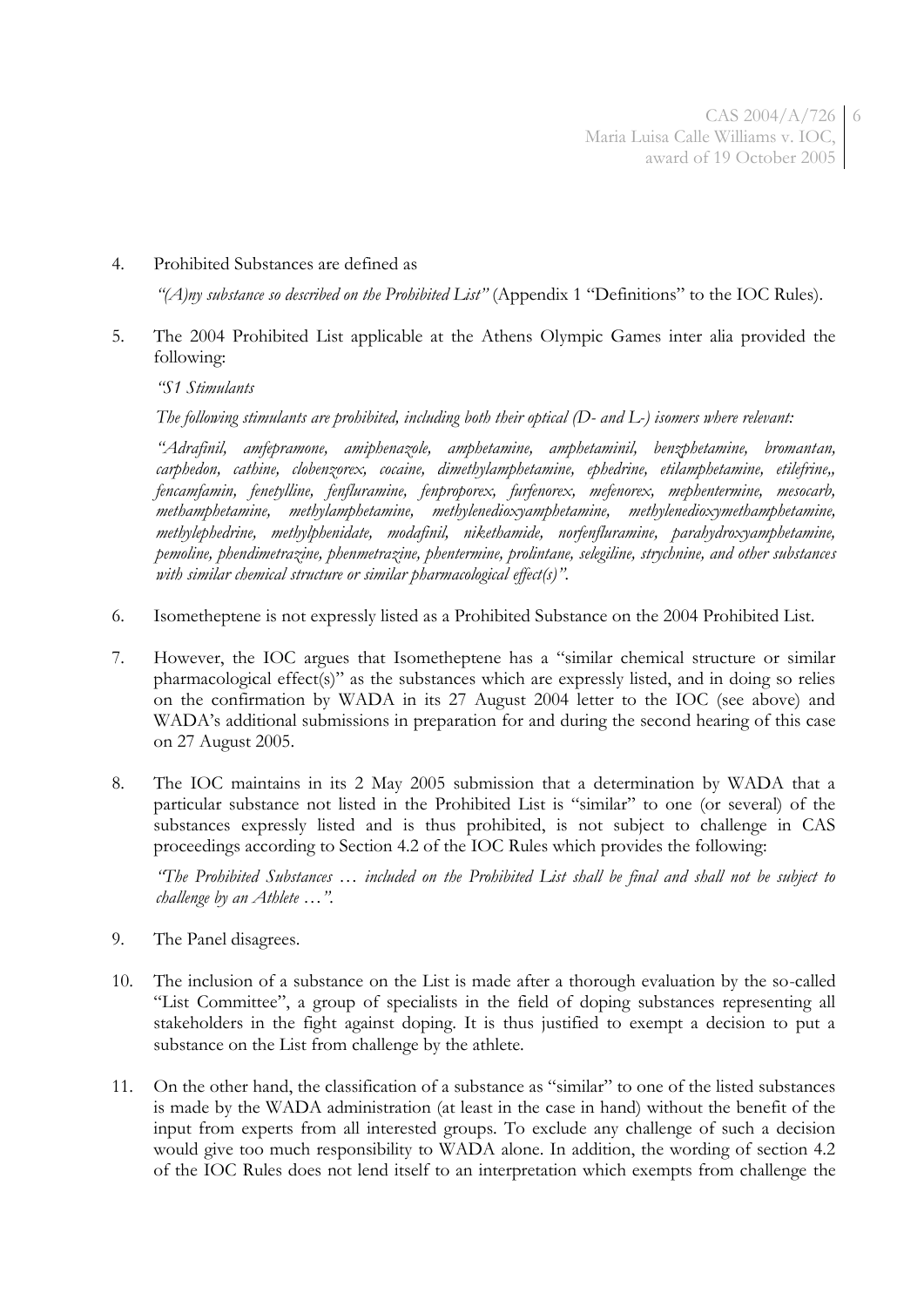7

classification of a substance as "similar" to listed substances ("the Prohibited Substances … included on the Prohibited List shall be final …").

- 12. The Panel is, thus, of the view that, in contrast to a decision to include a particular substance on the Prohibited List, a WADA determination to treat a substance as "similar" to a listed substance can be challenged by athletes. However, the Panel does not express a view, and does not have to express a view in this case, how far reaching this challenge may be.
- 13. The Appellant challenged the IOC's (WADA's) determination that Isometheptene is similar to substances expressly listed on the Prohibited List. In order for this determination to withstand the challenge, Isometheptene must:
	- be similar to one (or several) of the listed substances and, if it is,
	- must fulfil two of the three criteria mentioned in 4.3 of the WADA Code.

#### *A. Is Isometheptene "similar" to substances on the Prohibited List?*

- 14. The parties disagree on the interpretation of the term "similarity" of a non-listed substance with a substance specifically mentioned on the Prohibited List.
- a) The Appellant's Case
- 15. The Appellant adopts the arguments advanced by Mr Verbiest and Dr Saugy.
- 16. According to Mr Verbiest, for a non-listed substance to be treated as "similar" it is necessary that the similarity exists with respect to one (or several) of the particular substances on the List. In his view, it would not be sufficient to simply state that a substance is a "stimulant" and thus prohibited.
- 17. Dr Saugy's 6 April 2005 report submits that Isometheptene is not a stimulant. The pharmacological similarities of Isometheptene to one or several of the substances on the list are limited to the classification of all of them as sympatomimetics and are not sufficiently close to justify a qualification of Isometheptene as "similar" within the meaning of IOC Rules.

### **"Commentaires concernant le cas Williams et la prise d'isometheptène par cette cycliste lors des Jeux d'Athènes.**

*Par la présente, je réponds aux questions qui m'ont été posées par Maître Philippe Verbiest, au nom de l'UCI dans le cadre de cette affaire:*

#### *1. L'Isometheptène est-il un stimulant?*

*Selon la littérature que nous avons consultée et l'ouvrage de référence Martindale (The Extra Pharmacopeia (31st Edition), l'isometheptène n'est ni un stimulant cardiaque, ni un stimulant du système nerveux central.*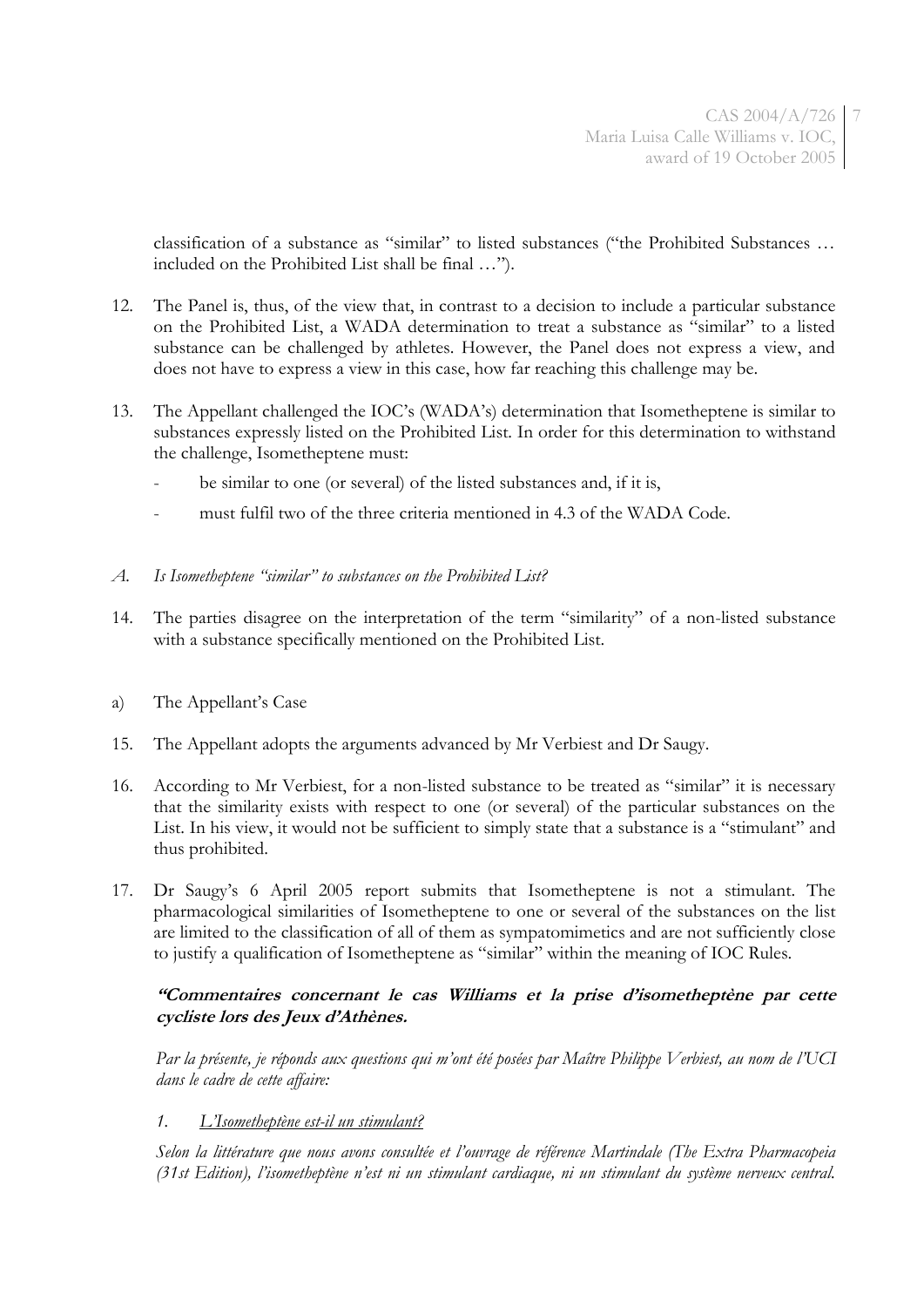*L'action pharmacologique de l'isometheptène est celle d'un sympathomimétique à action adrénergique indirecte ayant un effet vasoconstricteur pour le traitement des migraines. Il est une des alternatives à l'ergotamine.*

### **Ce n'est donc pas ce que l'on appelle communément un stimulant.**

### *2. Est-il similaire à l'adrénaline (qui ne figure pas sur la liste)?*

*Même si en chimie et en pharmacologie, les limites du terme «similaire» sont difficiles à définir, on peut dire par analogie avec ce qu'on utilise dans les analyses de dopage:*

*a)* **Il n'y a pas une structure chimique suffisamment proche** *pour que l'on puisse parler de similitude.*

*b) L'action pharmacologique de l'adrénaline est celle d'un* **sympathomimétique à action directe très importante sur les adréno-récepteurs bêta** *et dans une moindre mesure sur les récepteurs alpha. Ceci lui donne des propriétés évidentes de stimulation adrénergique que en font un produit de base en cas d'urgence pour traiter un choc anaphylactique afin de maintenir le rythme cardiaque.*

## **Il n'y a donc pas un effet pharmacologique similaire à l'adrénaline.**

## *3. Est-ce un sympathomimétique?*

*Oui, l'isometheptène est un sympathomimétique.*

# *4. S'il est un sympathomimétique, est-il pour autant un stimulant ou similaire à l'adrénaline?*

*Les sympathomimétiques ont selon les cas un spectre d'actions très diverses et très large. Cela va du traitement du choc anaphylactique à celui de l'asthme, en passant par le traitement des migraines, des congestions nasales, de l'hypotension à la maladie chronique d'obstruction pulmonaire. On ne peut donc pas tous les mettre dans une seule catégorie du point de vue des effets pharmacologiques recherchés.*

### *Ainsi, on l'a vu,* **on ne peut pas considérer l'isometheptène comme un stimulant, ni comme ayant une action similaire à l'adrénaline, parce qu'il est un sympathomimétique***.*

*Nous en voulons pour preuve d'autres exemples de la grande famille des sympathomimétiques appartenant ou n'appartenant pas à la liste des produits interdits de l'AMA.*

*Le plus flagrant est celui de l'éphédrine (faisant partie de la liste) et de la pseudo-éphédrine ayant été sortie de la liste par l'AMA.* 

*La similitude chimique entre ces deux produits est évidente puisque que ce sont deux Isomères. Leur action pharmacologique est cependant légèrement différente en terme d'intensité d'effet. Comme l'avaient en son temps expliqué les experts ayant retiré la pseudo-ephédrine de la liste, toutes deux sont des sympathomimétiques à action adrénergique à la fois directe (stimulantes) et indirectes (vasoconstrictrice), mais comme indiqué dans la littérature, l'effet direct chez la pseudo-éphédrine est moindre que chez l'éphédrine. On voit donc que l'intensité de l'effet direct peut être à l'origine du retrait d'un substance de la liste.*

*Dans le cas de l'isometheptène, aucun effet direct (stimulant) n'est reconnu.* **Il y aurait dès lors, par analogie à la problématique des éphédrines, d'autant moins de raisons de al considérer comme substance similaire à celle de la catégorie des stimulants.**

*(…)*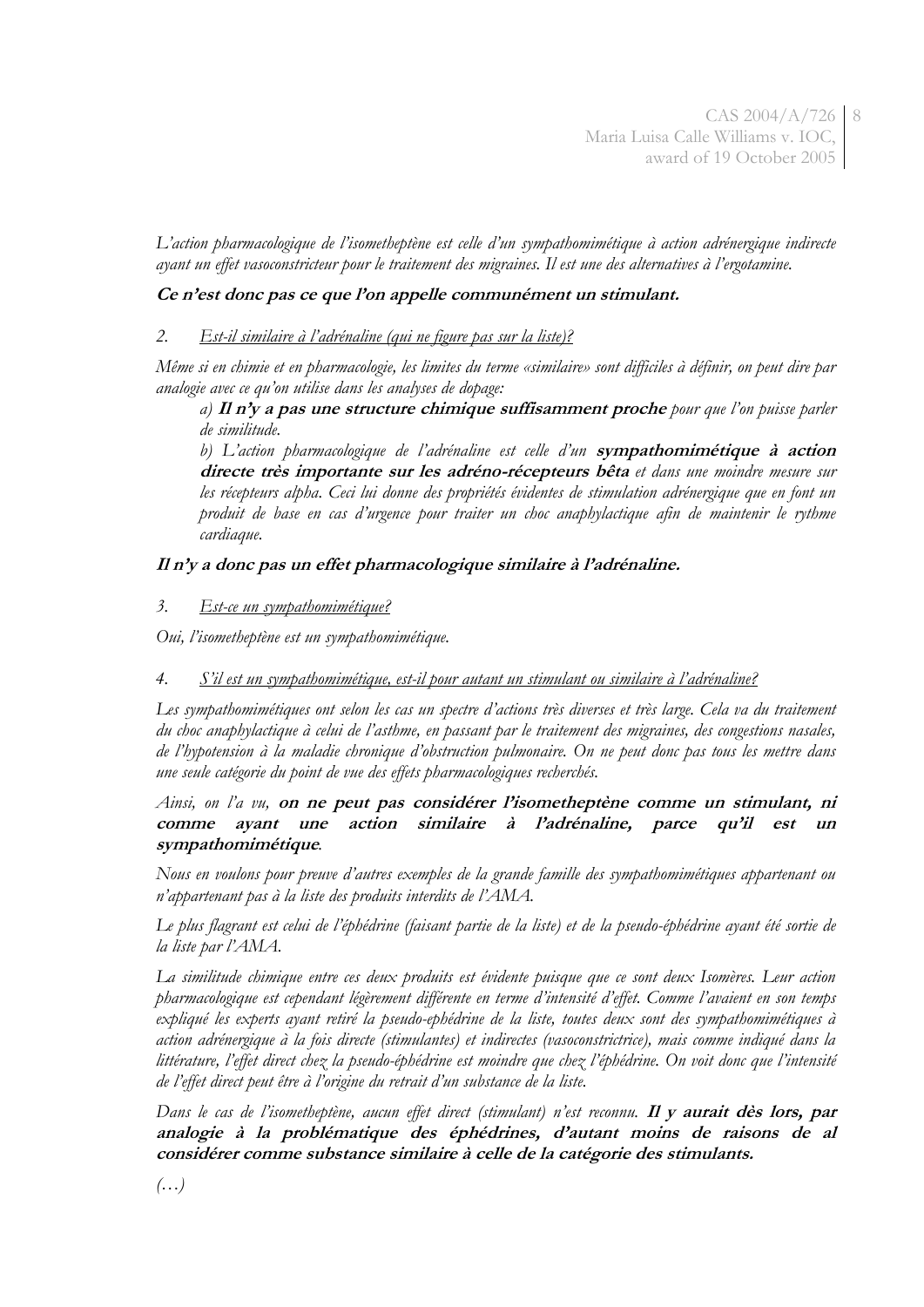*Encore une fois, la similitude chimique avec l'heptaminol est discutable. L'effet biologique est clairement différent également puisque l'heptaminol est un stimulant cardiaque alors que l'isometheptène est un vasoconstricteur".*

18. In "supplementary comments" of 6 June 2005 Dr Saugy confirms his earlier opinion:

## **"Supplementary comments on Isometheptene**

*Concerning Isometheptene and its pharmacological effects, I read carefully several correspondence between WDA and UCI concerning the Case Williams, including the opinion of WADA on May, 20th 2005.*

*First of all, I need to state two points which were certainly wrongly interpreted by WADA in my statement of April 6th, 2005.*

- *1. I was speaking of adrenaline because in a letter of Oliver Niggli to UCI concerning this matter, the reference to the effect of adrenaline was made. I was then simply answering to the question relatively to that product.*
- *2. I was effectively proposing to introduce Isometheptene in the new list for technical reasons due to any analytical artefact occurring during the management of the sample, and* **not** *because of its supposed stimulant action on the performance. This was already done for the same reason with Selegiline.*
- *3. Regarding the potential stimulant effect of Isometheptene: I can only confirm what I said in my first statement. Isometheptene is not described as a cardiac stimulant nor as a CNS stimulant. Isometheptene is one of the major products used to treat migraine. Several papers describe these effects widely used in healthcare (see for example Gibbs et al, Headache 2003, 330-35). It is recognized to be a sympathomimetic with adrenergic indirect action with vasoconstrictor effect. It is one of the alternative to ergotamine which seems to have more adverse effects (and which is not in the list of forbidden compounds). Isometheptene is used to act as a anti-spasmolytic agent on the smooth muscle. As an antagonist of the parasympathic system, Isometheptene to my point of view does not correspond to what is stated in the S1 list for stimulants. I can not see in the literature any proof that it is an ergogenic substance for the athletes as it is commonly understood.*
- *4. I do not understand how WADA is defining the classification of all substances to be considered as stimulants outside the monitoring list. The opinion of WADA that S1 is an open list is giving too much space to interpretation. Phenylpropanolamine, synephrine, phenylephrine are not forbidden, but belong the monitoring list. They are sympathomimetics and their findings in urine do not allow the labs*  to declare them as adverse findings. From the laboratory point of view, it is very difficult to consider that *all the other substances, with chemical or pharmacological similarities, with those from the S1 list, and not present in monitoring list, have to be declared as adverse finding. If difficult for the lab, it should be even more difficult for the athlete treated for headache or migraine to just think about it. For a compound like Isometheptene, if one takes into account the sympathomimetics from the monitoring list, it would be rather understandable to put it on the monitoring list (this argumentation differs of course from the proposal to put it on the list only for technical reasons, see point 2 above)".*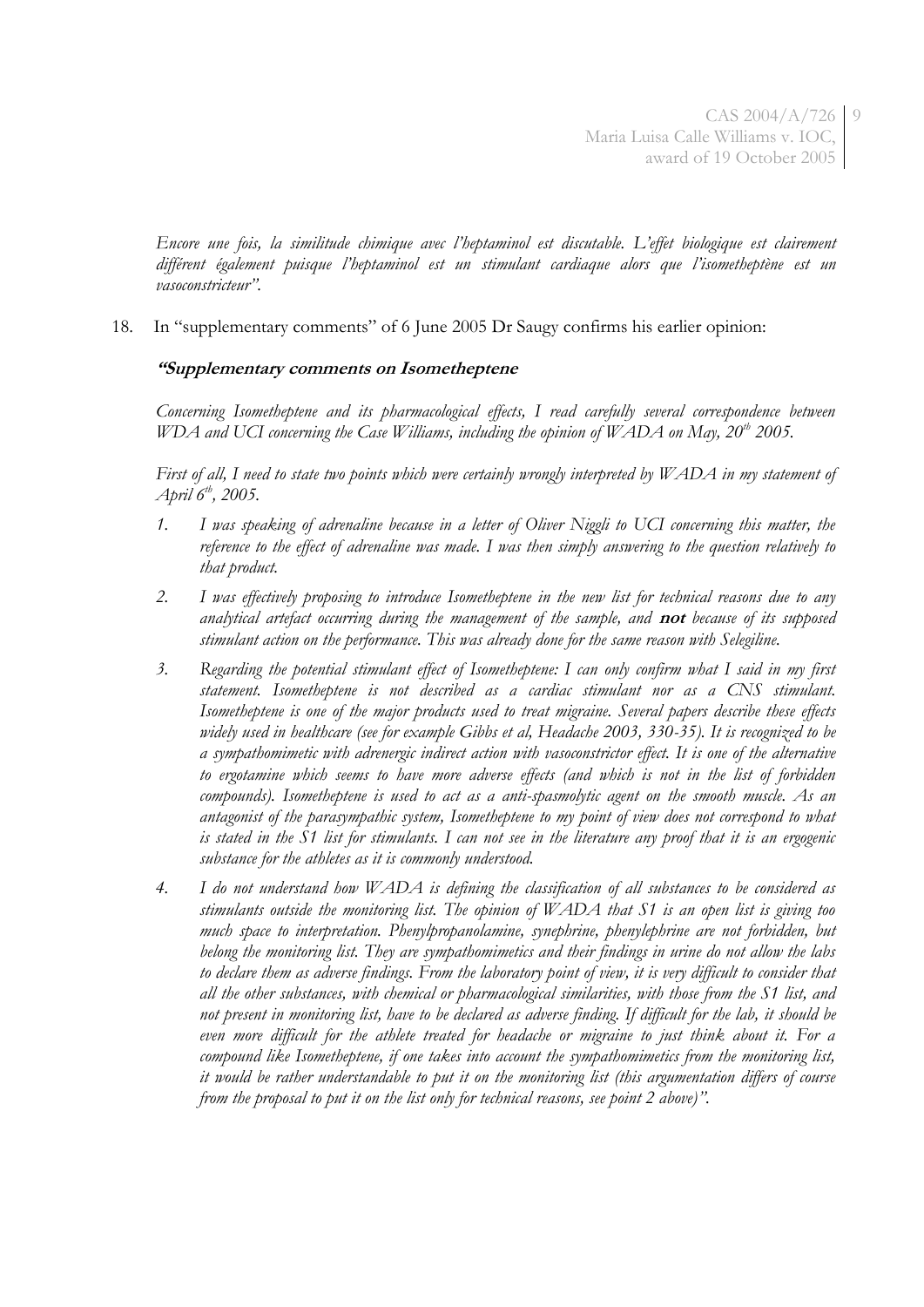- b) The IOC's Case
- 19. At the 11 March 2005 hearing the IOC based its case on Prof. Catlin's 22 November 2004 expert report which inter alia states the following:

*"Isometheptene is an indirect acting sympathomimetic amine that has been in the medical armamentarium for many years. Like other drugs classified by WADA as S.1 Stimulants it stimulates adrenergic receptors. In conventional medicine it is used primarily to treat migraine and other types of headaches. It is also used for the treatment of spasm involving the biliary tract or the urinary tract.*

*Chemically, it is an unsaturated aliphatic amine, which means that its molecular structure has a double bond, no ring, and a nitrogen atom as shown in the figure below. In the figure, isometheptene is shown juxtaposed to heptaminol in order to emphasize the similarity in chemical structure.*

*(…)*

Pharmacologically, it acts by constricting dilated cranial and cerebral arterioles, thus reducing the stimuli that *lead to vascular headaches. It has an antispasmodic effect on the gastrointestinal and urinary tract".*

- 20. In essence, it is Prof. Catlin's opinion that Isometheptene
	- is a stimulant,
	- which is chemically related to Heptaminol, and
	- which has a similar chemical structure or pharmacological effect(s) as the stimulants expressly listed.
- 21. However, Prof. Catlin did not specify the particular substance on the List with which, in his opinion, Isometheptene had a similar chemical structure or pharmacological effect. When Prof. Catlin gave evidence the identification of a particular substance to which Isometheptene was similar was not a live issue, as it was accepted on behalf of the Appellant that it was in fact similar.
- 22. When WADA was asked its opinion it did not immediately identify the prohibited substance to which Isometheptene was similar. Again, that was not a surprising omission because it was not until the 25 August 2005 hearing that the Appellant's case that the particular substance had to be identified became clear. WADA became involved after the submission by the Appellant of Dr Saugy's report. The Panel was provided under cover of a 20 May 2005 letter from WADA with an additional expert report dated 15 May 2005 by Dr Rabin of WADA. The following are quotes from this expert report and the 20 May 2005 accompanying letter from WADA:

*"(…) Dear Colleague,*

*(…)*

*You will find attached to this letter a report from our Science Department, which confirms WADA's position, that isometheptene is a prohibited substance.*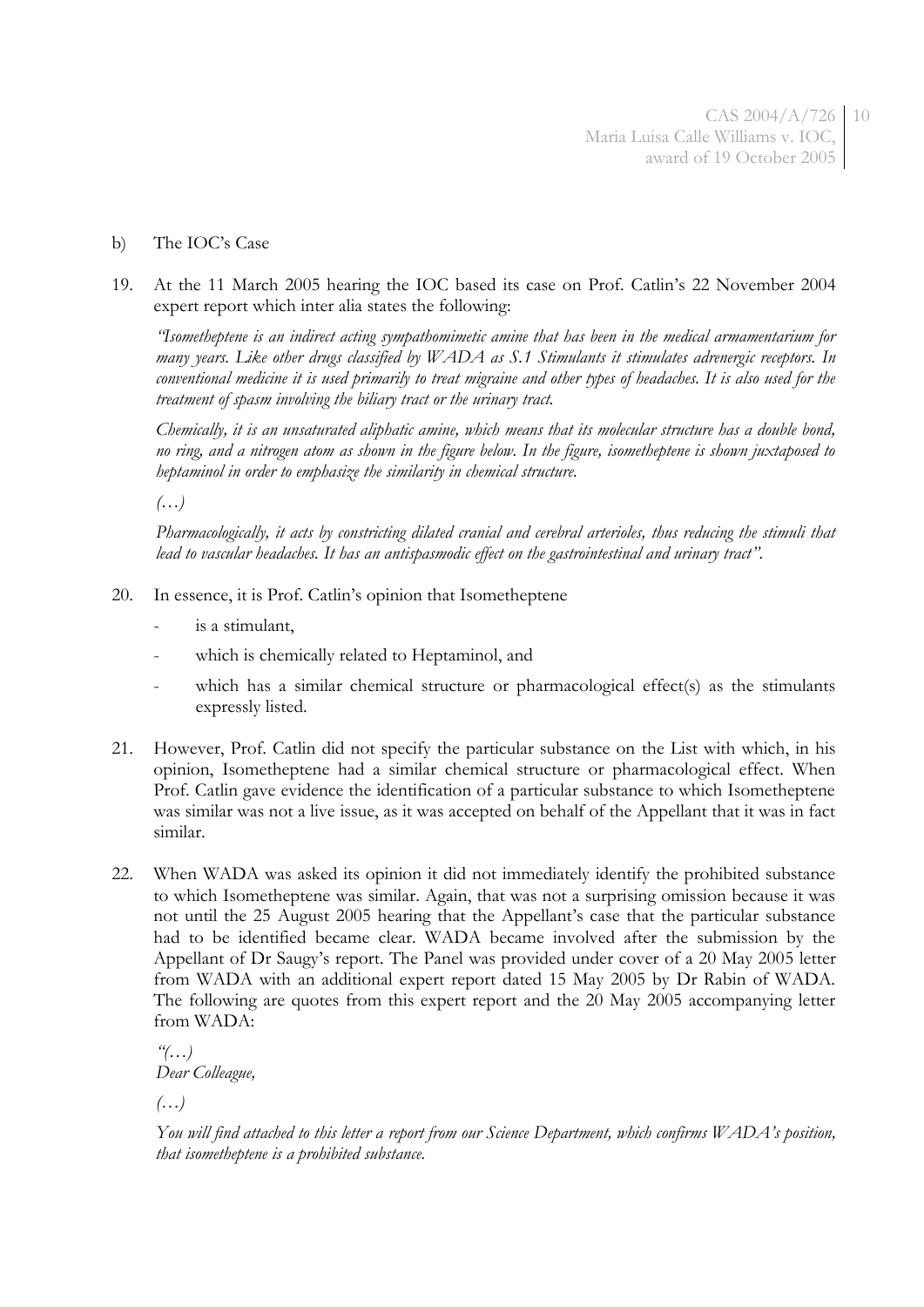*This report has been prepared by our Science Director, Dr Olivier Rabin, and two experts of our List Committee, Prof. Hidenori Suzuki and Prof. Joseph Hanig. All three are experts in pharmacology and are therefore particularly specialized in this field. Their conclusion is clear, that isometheptene has similar biological or pharmacological effects to a number of prohibited stimulants on the List. There is therefore no doubt that isometheptene falls under the stimulant category as a substance with similar pharmacological effects".*

- 23. In summary, and most importantly, according to WADA, the Prohibited List is an "open list" and "all substances pharmacologically classified as a stimulant and not identified under the Monitoring Programme are by definition prohibited".
- c) The Panel's Conclusion
- 24. The Panel is unanimously of the view that the classification of a substance as having "a similar chemical structure or similar pharmacological effect(s)" requires a similarity to one or several of the particular substances on the list. It is not sufficient for WADA or the IOC, or any other anti-doping agency, simply to assert that a substance, such as Isometheptene, is "a stimulant" and thus a prohibited substance (when that assertion is disputed by an athlete) without specifying the particular substance on the List with which similarity is supposed to exist.
- 25. This conclusion follows from the wording of the IOC Rules alone. Section S1 of the Prohibited List specifies a number of precise substances and adds that "other substances with similar chemical structure or a similar pharmacological effect(s)" also have to be treated as prohibited. The semantics alone lead to the conclusion that the similarity must be present with respect to (a) substance(s) expressly listed. The Panel rejects WADA's argument according to which "every stimulant" is prohibited no matter whether it is expressly listed, because even if not listed it is by definition "similar" to the substances listed. First of all, if the draftsmen of the IOC and WADA Rules had had in mind such an interpretation, they would have simply stated that "stimulants are prohibited" (a rule which would most likely not pass the test of clarity and predictability). In addition, the term "stimulant" does not seem to be scientifically defined and simply indicates that a substance which stimulates a certain effect. Finally, it appears that even WADA's List Committee did not abide by its own alleged rule: nicotine and caffeine are stimulants and are not on the Prohibited List (and also not on the monitoring list); the same applies to pseudoephedrine which, even though a stimulant, has recently been taken of the list.
- 26. As a consequence, it is not conclusive for the outcome of this case to state that Isometheptene is a stimulant. Even if it is, this is not sufficient to classify it as a Prohibited Substance. What is required is a similarity with one or several of the listed substances.

### *B. Similar Chemical Structure or Similar Pharmacological Effect(s) with one of the Listed Substances?*

27. In the light of its finding that a similarity must be established between one (or several) of the substances specified on the Prohibited List and the substance said to be "similar", in the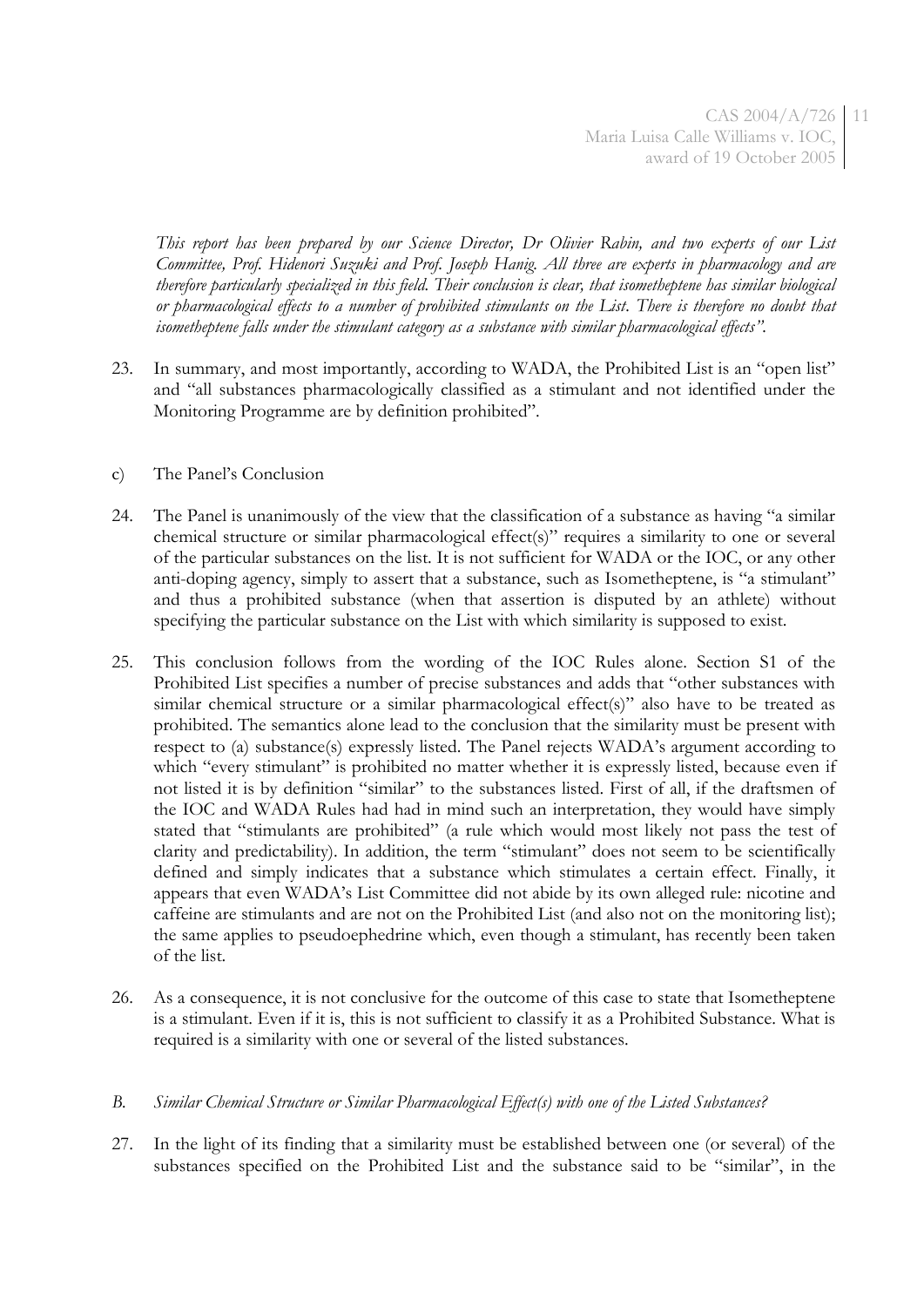present case the Panel finds itself with the task of having to determine whether a similar chemical structure or similar pharmacological effect(s) exists between Isometheptene and a listed substance. This task is made more difficult by the fact that two highly respected experts in the field of doping analysis have given dissenting opinions:

- 28. Dr Saugy in his 6 April and 6 June 2005 reports and again during the hearing on 25 August 2005 expressed the view that no similar chemical structure exists between the listed substances and Isometheptene. With respect to a pharmacological similarity Dr Saugy believes that even though many of the listed substances on the one hand and Isometheptene on the other hand are sympathomimetics, they cannot be put into one group of sympathomimetics which would trigger similarity because their sphere of action is much too wide (see Dr Saugy's 6 April 2005 report: *"Les sympathomimétiques ont selon les cas un spectre d'actions très diverses et très large. … On ne peut donc pas tous les mettre dans une seule catégorie du point de vue des effets pharmacologiques recherchés").*
- 29. WADA on the other hand relies on the classification of Isometheptene as a sympathomimetic and relates it to amphetamine, ephedrine, amiphenazole/amphetaminil/niketamide and cocaine. When asked by the Panel during the 28 August 2005 hearing whether a pharmacological similarity within the meaning of the IOC Rules exists between these substances and Isometheptene, the two experts disagreed: Dr Rabin affirmed while Dr Saugy denied.
- 30. The Panel wishes to repeat and emphasise that Prof. Catlin's expert report and his testimony before the Panel on 11 March 2005 do not assist the Panel in resolving the "similarity question" because at the time of the first hearing of this case both parties agreed with Prof. Catlin that Isometheptene was a prohibited substance, so that no question of similarity was in dispute. Prof. Catlin simply had no reason to elaborate on similarity and to specify substances with which in his view similarity exists. He was unavailable at the time of the second hearing and the IOC did not insist that he be heard a second time.
- 31. Under these circumstances the Panel has no option but to rely on the rules of burden of proof. According to Section 3.1 of the IOC Rules the IOC (WADA)

*"*… *shall have the burden of establishing that an anti-doping violation has occurred. The standard of proof shall be whether the [IOC] has established an anti-doping rule violation to the comfortable satisfaction of [the Panel* bearing in mind the seriousness of the allegation made. This standard of proof in all cases is greater *than a mere balance of probability but less than proof beyond a reasonable doubt".*

- 32. While the Panel's findings up to this point are unanimous, only a majority of the arbitrators is not "comfortably satisfied" that Isometheptene is a prohibited substance under the applicable rules. The majority reaches this conclusion, inter alia, on the basis of the following considerations:
	- The two experts dissented on the crucial question of pharmacological similarity between the listed substances and Isometheptene. While Dr Rabin believes that the classification of Isometheptene as a sympathomimetic provides a sufficient basis to treat it as pharmacologically similar to other sympathomimetics on the list, Dr Saugy disagrees with that analysis and is of the view that the sphere of action of sympathomimetics is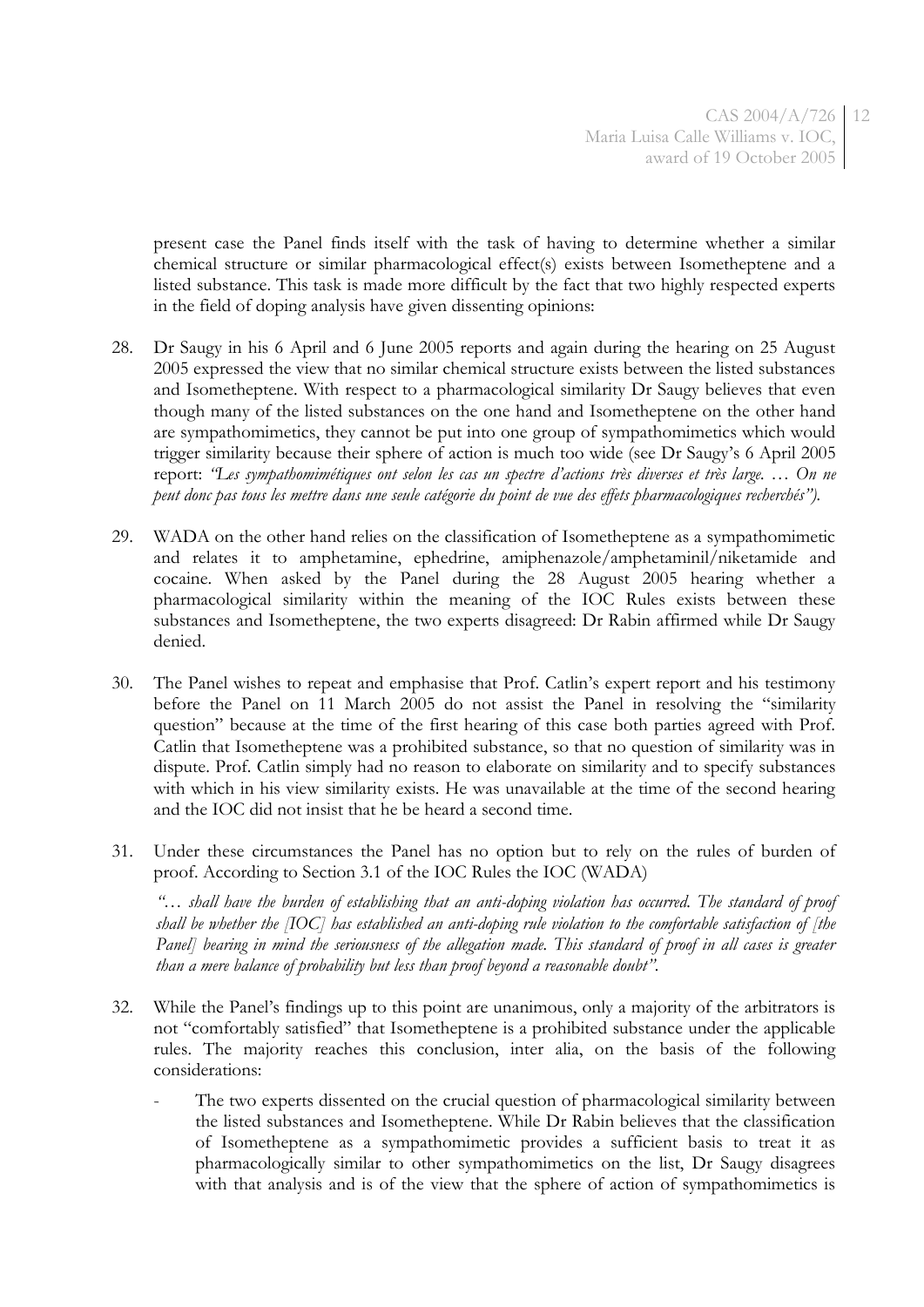too broad to justify grouping all of them in one class which is similar to sympathomimetics on the list. In addition, the experts disagree as to whether Isometheptene can be characterized as a "stimulant" at all.

- Based on the experts' testimony and the documentation provided by the parties, the majority does not feel "comfortably satisfied" that Isometheptene – in contrast to Heptaminol – can be classified as a stimulant, at least if narrowly construed as a substance which stimulates performance.
- On the basis of the evidence submitted to the Panel, it seems that no performanceenhancing effect was caused by the Appellant's ingestion of Isometheptene. In fact, it appears that very large quantities of Isometheptene need to be administered in order to generate even a theoretical performance-enhancing effect. The Panel notes with interest that in a like scenario substances have been taken off the list (Pseudoephedrine, see Dr Saugy's expert report).

During the 25 August 2005 hearing both experts accepted that there was no scientific literature supporting the view that Isometheptene enhances performance, a characteristic to be considered when treating a substances as similar to a substance on the list.

Heptaminol, which both experts seem to agree has a similar chemical structure as Isometheptene, has been on the 2003 WADA Prohibited List but has been removed from the 2004 list. As of 1 January 2006 Heptaminol will again be expressly listed as a Prohibited Substance as will be Isometheptene for the first time.

33. These considerations lead the majority to the following conclusion:

If an athlete's sample is positive for Heptaminol and if Heptaminol is treated as a prohibited substance (either because it is expressly listed or related), the athlete may try to explain that finding by stating the he ingested Isometheptene which transformed into Heptaminol during laboratory analysis. This is what caused Dr Saugy to suggest that Isometheptene be included in the List "for technical reasons", i.e. in order to avoid the uncertainties in connection with a positive finding for Heptaminol. If this is so, Isometheptene can only be treated as a prohibited substance if it is expressly listed.

The reverse scenario seems to have caused WADA to remove Pseudoephedrine (which appears to have a very low performance-enhancing effect, if any) from the list because it is no longer difficult to differentiate Ephedrine (which continues to be a prohibited substance) from Pseudoephedrine during laboratory analysis.

- *C. Criteria to be Considered when Deciding to Treat a Substance as Similar to a Listed Substance*
- 34. Having found that similarity between Isometheptene and one of the listed substances has not been proven to the comfortable satisfaction of the majority of the arbitrators, the Panel must allow the Appeal.
- 35. However, for the sake of completeness the Panel wishes to add that even if "similarity"